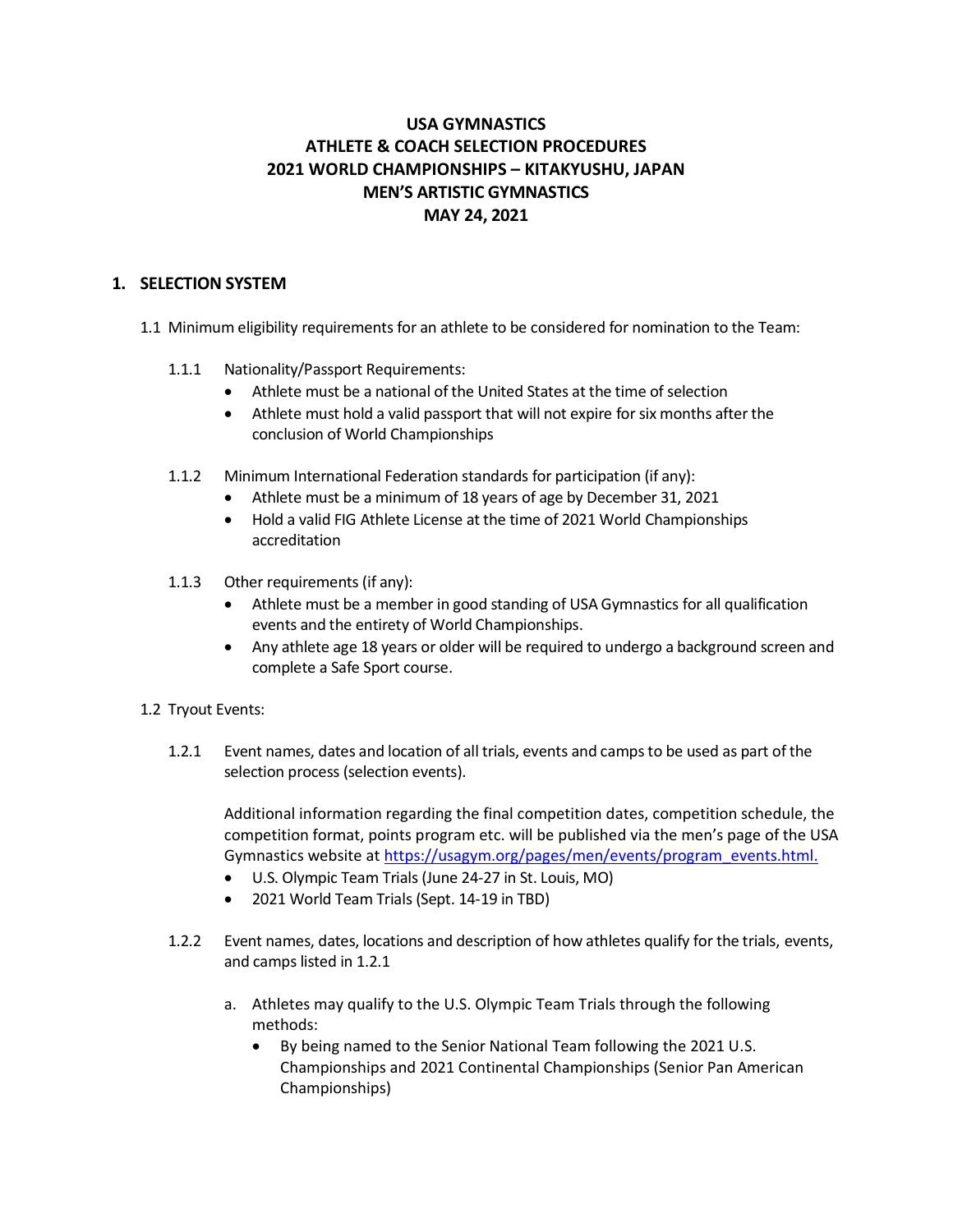- MPC approved petitions following the process outlined in the Tokyo Olympic Procedures, Section 1.4: [https://usagym.org/pages/men/pages/selection\\_procedures.html](https://usagym.org/pages/men/pages/selection_procedures.html)
- b. Athletes will be invited to the 2021 World Championships Trials through the processes below:
	- By being a member of the 2020 Olympic Team (as either a member of the 4 man team or individual athlete). This does not include Tokyo reserve athletes.
	- By being an Individual Event winner at the U.S. Olympic Team Trials from combined 2-day results who achieve a final score on both Day 1 and Day 2 that would have placed within the top eight (8) event qualifiers from the 2019 World Championships Qualifications, not already named to the team. Vault must include a two-score average from Day 1 and Day 2.
	- Any athlete who achieves a final score on an event from either Day 1 or Day 2 at U.S. Olympic Team Trials, that would have placed within the top three (3) on an event at the 2019 World Championships Apparatus Finals, not already named to the team. Vault must include two-score average from either Day 1 or Day 2.
	- By submitting a petition that is accepted by the Olympic Selection Committee per Section 1.4.2, which outlines the injury, illness, or extenuating circumstance that prohibited an athlete from participating at the U.S. Olympic Team Trials, to include the following:
		- o Completed petition form found here: <https://usagym.org/pages/home/pages/forms.html?#mens>
		- o Medical report/letter subject to verification by USAG medical staff
		- o Statement of support from athlete's named coach
	- By being selected by the Olympic Selection Committee through Discretionary Criteria listed in Section 2.2.

The Olympic Selection Committee may select a replacement athlete (up to three (3)) from results at 2021 Olympic Trials. Athletes who have been invited to the World Championship Trials must accept the invitation by **August 14, 2021**.

- 1.3 Comprehensive, step-by-step description of the method that explains how athletes will go through the selection process to become team members (including maximum team size):
	- 1.3.1 A maximum of six (6) athletes will be named to the 2021 World Championships Team, with a maximum of three (3) athletes competing on each apparatus, from among the 2021 World Championships Trials competitors as decided upon by the Men's World Championship Team Selection Committee. The Committee will also identify potential replacement athletes to the Worlds Team.
	- 1.3.2 The 2021 World Championship Team Selection Committee will name the Worlds Team members in the following priority order:
		- a. The top ranked all-around athlete from the World Team Trials by final results from combined 2-days of competition will earn an automatic spot on the Worlds Team.
		- b. Individual event winners from the World Team Trials final results from combined 2 days of competition whose scores on Day 1 and Day 2 would have placed within the top eight (8) event qualifiers from the 2020 Olympic Games Qualifications will earn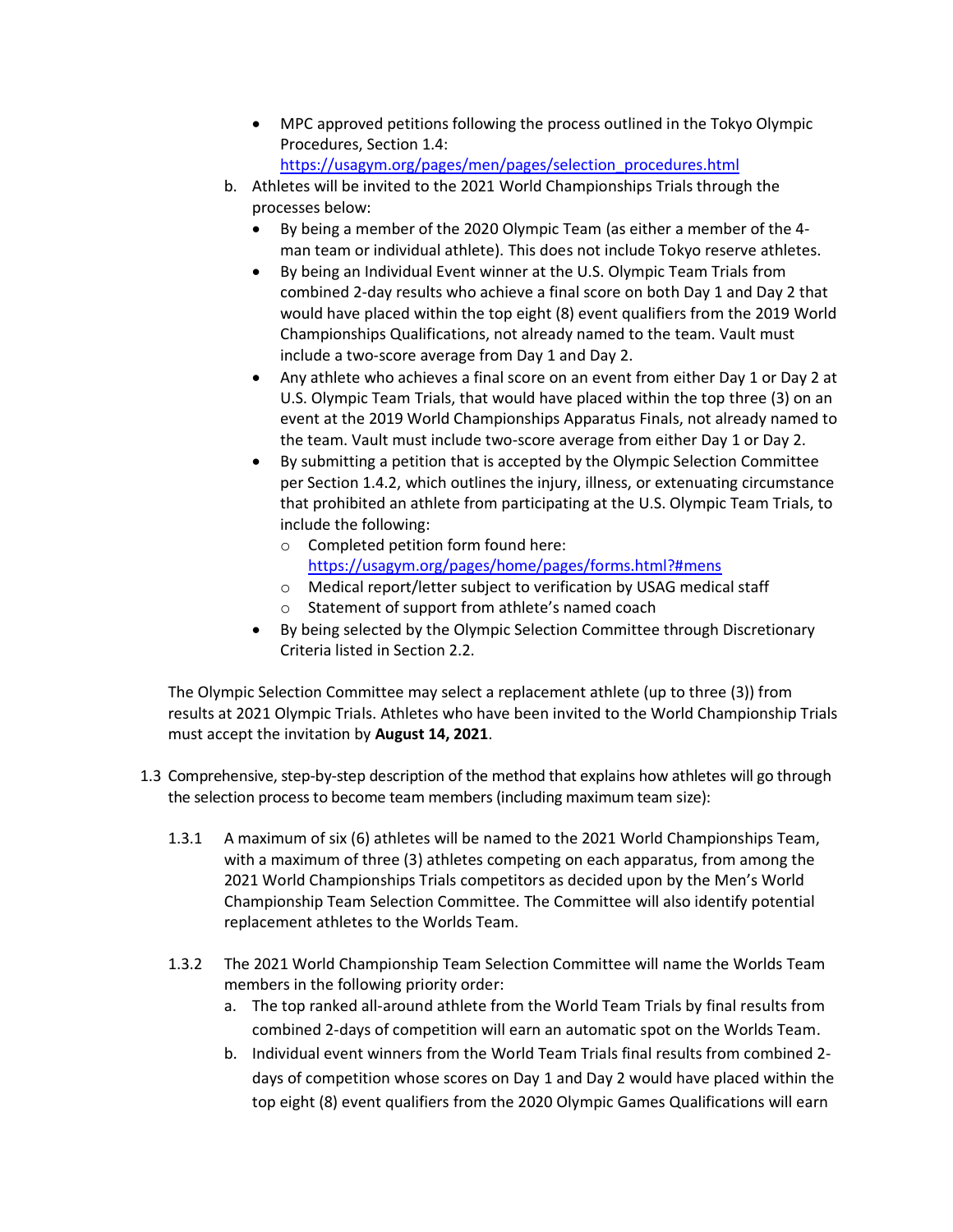an automatic spot on the Worlds Team. Vault must be a two-vault average score from Day 1 and Day 2.

- c. Any athlete(s) with an IE final score from either Day 1 or Day 2 that would have placed within the top three (3) places on an event in Apparatus Finals at the 2020 Olympic Games will earn an automatic spot on the Worlds Team. Vault must be a two-vault average score from either day.
- d. In the event that more than five (5) athletes have achieved the above criteria in 1.3.2.b and 1.3.2.c, the process will be as follows:
	- i. The athlete(s) that would have ranked the highest in Apparatus Finals at the Tokyo Olympic Games based off of the athlete'(s) final scores from Day 1 or Day 2 at the 2021 Worlds Trials will be nominated for the team. For example, if one athlete would have ranked 2<sup>nd</sup> on Pommel Horse and another athlete would have ranked 4<sup>th</sup> on High Bar, the Pommel Horse athlete will be nominated.
	- ii. If athletes achieve the same ranking, then the Selection Committee will review the Discretionary Criteria listed in Section 2.2 to nominate the final team members and replacement athletes.
- e. If less than six (6) athletes have been named to the team by the above criteria, then the remaining team members and replacement athletes will be nominated by the World Team Selection Committee based on Discretionary Criteria listed in Section 2.2.
- 1.3.4 Timeline for nomination to the 2021 World Championship Team:
	- a. The six (6) athletes who will be nominated to the 2021 World Championships Team will be identified within five (5) business days following the conclusion of the World Championship Team Trials. USAG may be required to submit a nominative registration prior to the announcement of the Team. This registration is not binding and may be amended following the Team announcement.
	- b. Replacement athletes (at least one (1) and up to three (3)) will be determined by the same process (Discretionary Criteria listed in Section 2.2) and within the same timeline as above.

## 1.4 Petition Procedures

Notwithstanding the process identified in the preceding sections of these Selection Procedures, USA Gymnastics recognizes that extraordinary and unforeseen circumstances may occur which would cause an athlete otherwise deserving of a spot on the 2021 World Championships Team because of his previous competition results to be unable to participate in one or more steps in that process.

- 1.4.1. Petition Rights: USA Gymnastics will allow athletes, with a specific injury, illness or unusual circumstance, which prohibits the athlete from participating in the competitive process, to petition USA Gymnastics for the right to:
	- a. Enter the 2020 Olympic Team Trials following the process stated in the Tokyo Olympic Selection Procedures found here: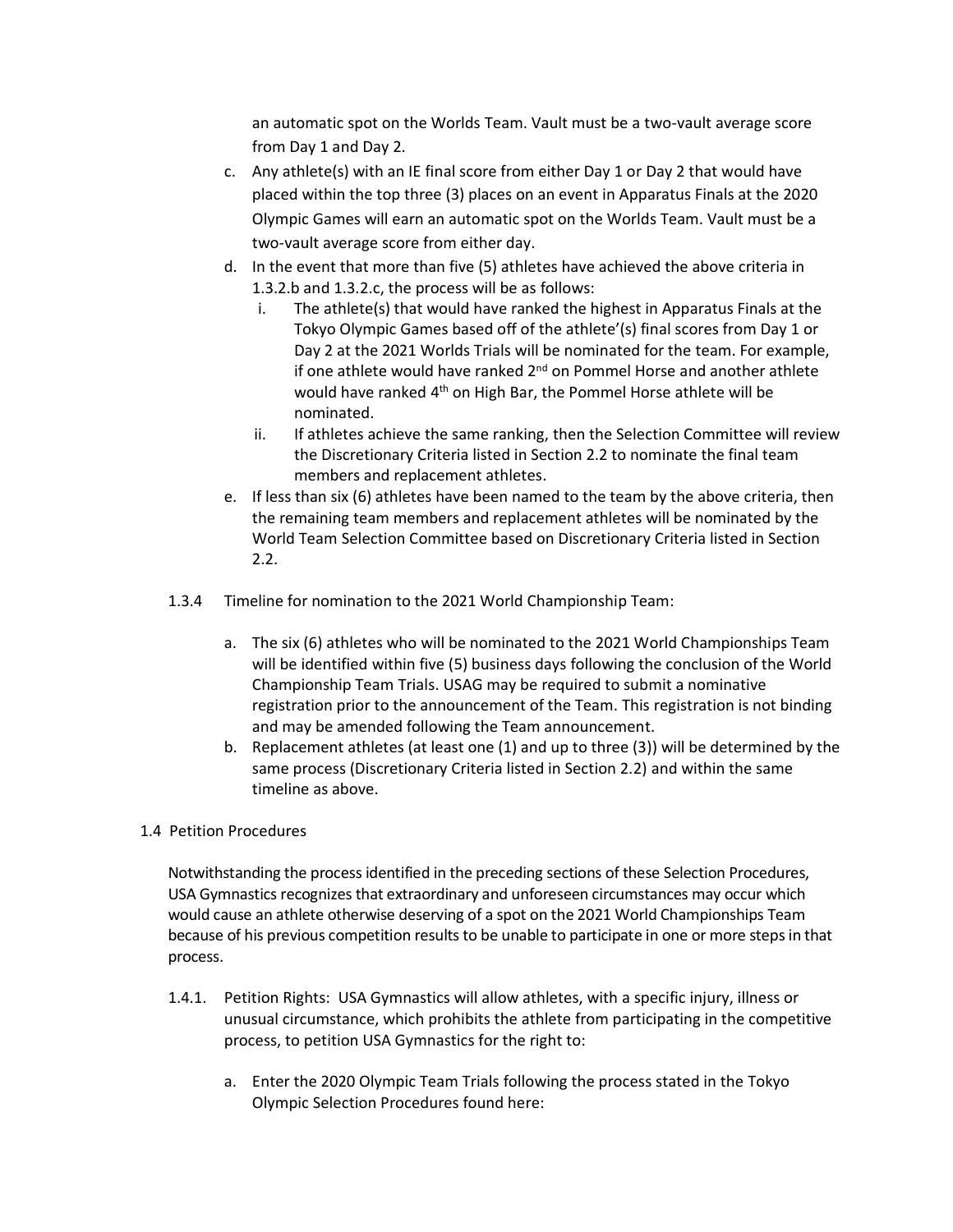[https://usagym.org/PDFs/Pressbox/Selection%20Procedures/m\\_20olympics\\_0125.p](https://usagym.org/PDFs/Pressbox/Selection%20Procedures/m_20olympics_0125.pdf) [df](https://usagym.org/PDFs/Pressbox/Selection%20Procedures/m_20olympics_0125.pdf)

- b. Enter the 2021 World Championship Team Trials
- c. Petitions directly on to the 2021 World Championship Team will not be considered
- 1.4.2. Petition Procedures and Requirements: Only athletes who meet the following criteria may submit a petition:
	- a. A petition to enter the 2020 Olympic Team Trials may only be submitted by an athlete who is or has been a Senior National Team Member in 2016, 2017, 2018, 2019, 2020 or 2021.
	- b. A petition to enter the 2021 World Championships Team Trials may only be submitted by an athlete who participated in the Senior division at the 2021 U.S. Championships, 2021 Senior Pan American Championships, or 2020 U.S. Olympic Team Trials.
	- c. Petitions to the 2020 Olympic Trials will be considered for approval by the Men's Program Committee and must be received by the MPC Chairperson no later than **June 5, 2021**.
	- d. Petitions to the 2021 World Championship Team Trials will be considered for approval by the Olympic Selection Committee and must be received by the Committee no later than **June 26, 2021**.
	- e. To be considered, petitions must include the following:
		- Petition form to be completed found here: <https://usagym.org/pages/home/pages/forms.html?#mens>
		- Medical report/letter subject to verification by USAG medical staff
		- Statement of support from athlete's named coach
	- f. When reviewing petitions, the MPC (for Olympic Team Trials) and Olympic Selection Committee (for World Championship Trials) will consider athletes who are able to demonstrate through past competitive results from USA Gymnastics senior national or FIG sanctioned events that they are highly competitive in the field with other athletes selected to the Olympic Team Trials and/or World Championship Trials.

# **2021 World Championships Team Selection Committee (To be confirmed)**

| <b>Name</b>                                                 | Title                             |  |  |
|-------------------------------------------------------------|-----------------------------------|--|--|
| <b>TBD</b>                                                  | Coach Representative              |  |  |
| <b>TBD</b>                                                  | Coach Representative              |  |  |
| <b>TBD</b>                                                  | Athlete Representative            |  |  |
| TBD                                                         | Athlete Representative            |  |  |
| <b>Brett McClure</b>                                        | <b>High Performance Director</b>  |  |  |
| Jason Woodnick                                              | VP Men's Program (voice, no vote) |  |  |
| Note: An Independent Observer of Procedure appointed by the |                                   |  |  |

**Note: An Independent Observer of Procedure appointed by the USA Gymnastics Board of Directors will be present at the final selection meeting (no voice, no vote)**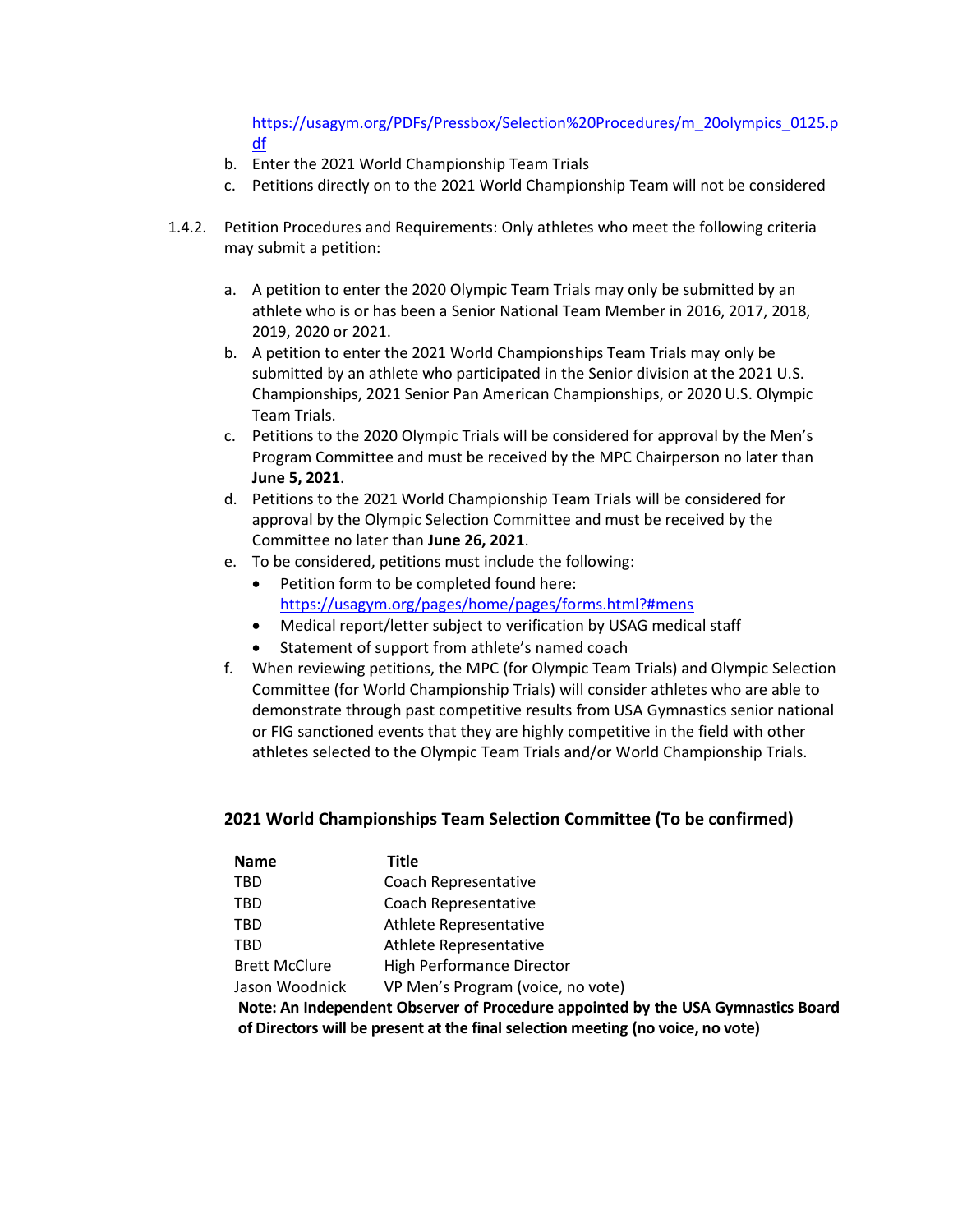#### 1.5.1 Conflict of Interest

If a Selection Committee member is currently affiliated with any athlete in consideration for the 2021 World Championship Team or is unable to fulfill the obligations of the Selection Committee, they may not serve on the 2021 World Championship Selection Committee.

#### **2. DISCRETIONARY SELECTION**

2.1 Rationale for utilizing discretionary selection (if any):

The sport of gymnastics is a subjectively judged event. The number of athletes allowed to participate at the Individual Event World Championships is limited and therefore an assessment must be made of an athlete's ability to be competitive for individual event medals against the anticipated field in order to determine which combination of athletes maximizes the potential for individual event medals.

2.2 Discretionary criteria and how they will be used (if any):

Athletes who do not automatically qualify to the World Championship Team Trials through the process listed in Section 1.2.2.b, will be considered by the Olympic Selection Committee using the factors outlined below in 2.2.a

Athletes who do not automatically qualify to the World Championship Team through the process listed in Section 1.3.2, will be considered by the World Championships Selection Committee by the factors outlined below in 2.2.a.

- a. Performances at domestic championship events and FIG international events from 2017- 2021, including:
	- Start values (D Score) on each apparatus Competitive D scores with finalists from major FIG international events from 2017-2021
	- Execution (E Score) on each apparatus Competitive E scores with finalists from major FIG international events from 2017-2021
	- Consistency across competitions The ability to maintain consistent performances from one event to the next without significant decrease in performance
	- Overall competitiveness with top international athletes based on scores from FIG international events

## **3. REMOVAL OF ATHLETES**

- 3.1 An athlete who is selected to the team by USA Gymnastics may be removed for any of the following reasons, as determined by USA Gymnastics:
	- a. Voluntary withdrawal. Athlete must submit a written letter to the Chief Programs Officer of USA Gymnastics.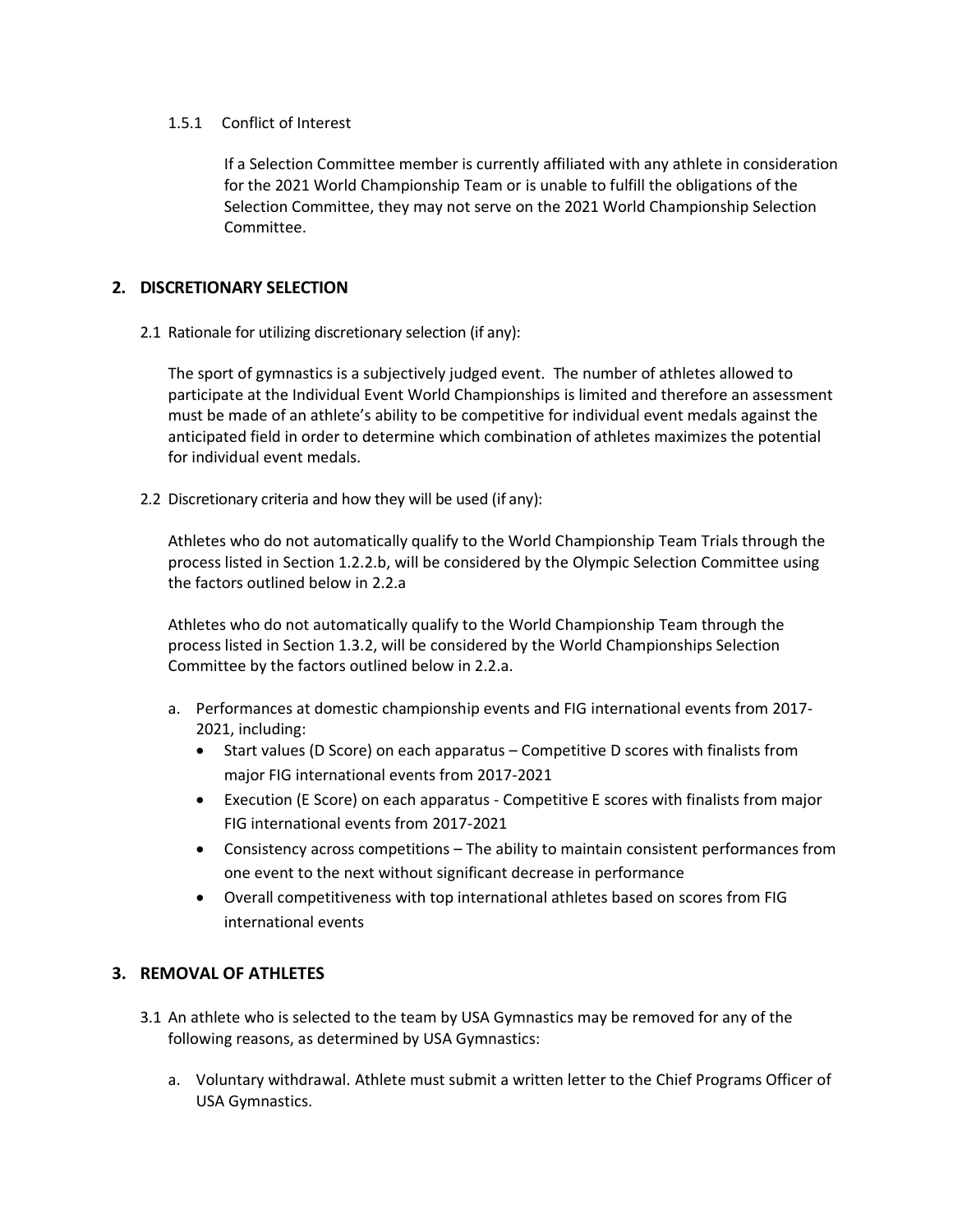- b. statement, subject to verification by USA Gymnastics Medical Staff. If an athlete refuses verification of her illness or injury, her injury will be assumed to be disabling and she may be removed.
- c. Violation of the USA Gymnastics National Team Agreement or Code of Ethical Conduct: [https://usagym.org/pages/aboutus/pages/code\\_of\\_ethics.html](https://usagym.org/pages/aboutus/pages/code_of_ethics.html)
- d. An athlete who is removed from the team pursuant to this provision has the right to a hearing per USA Gymnastic[s Grievance Process](https://usagym.org/pages/aboutus/pages/governance.html) and the USOPC's Bylaws, Section 9
- 3.2 An athlete may be removed from the team at any time for violation of WADA, FIG, USADA, and/or USOPC anti-doping protocol, policies and procedures, as well as the Policies and Procedures of the U.S. Center for SafeSport, the USOPC Athlete Safety Policy and USAG's SafeSport policies, as applicable.

## **4. REPLACEMENT OF ATHLETES**

- 4.1 Selection and approval process for determining replacement athlete(s) should a vacancy occur:
	- 4.1.1 Prior to submission of entries by name to the Local Organizing Committee, including any applicable group or committee:

If necessary, the World Championship Team Selection Committee will identify which of the replacement athletes (as defined in 1.3) will be selected to replace a previously nominated athlete using the Discretionary Selection criteria referenced in Section 2.2.

- 4.1.2 After submission of entries by name to the Local Organizing Committee, including any applicable group or committee:
	- a. After acceptance by the FIG/LOC, but prior to departure to the World Championships, the World Championship Team Selection Committee will determine which of the replacement athletes will be selected to replace a previously nominated athlete, if necessary, using the Discretionary Selection criteria referenced in Section 2.2.
	- b. After arrival at the World Championships and until the start of participation, the USA Gymnastics High Performance Director, the team coaches, the named Selection Committee athlete representative, and USAG medical staff (if applicable) will determine which replacement athlete will be selected to replace a previously nominated athlete, if necessary, using the Discretionary Selection criteria referenced in Section 2.2.

## **5. COACH SELECTION**

5.1 A maximum of six (6) coaches may be named to the 2021 World Championships Team. The number of coach accreditations may not exceed the number of athletes named to the team. The Team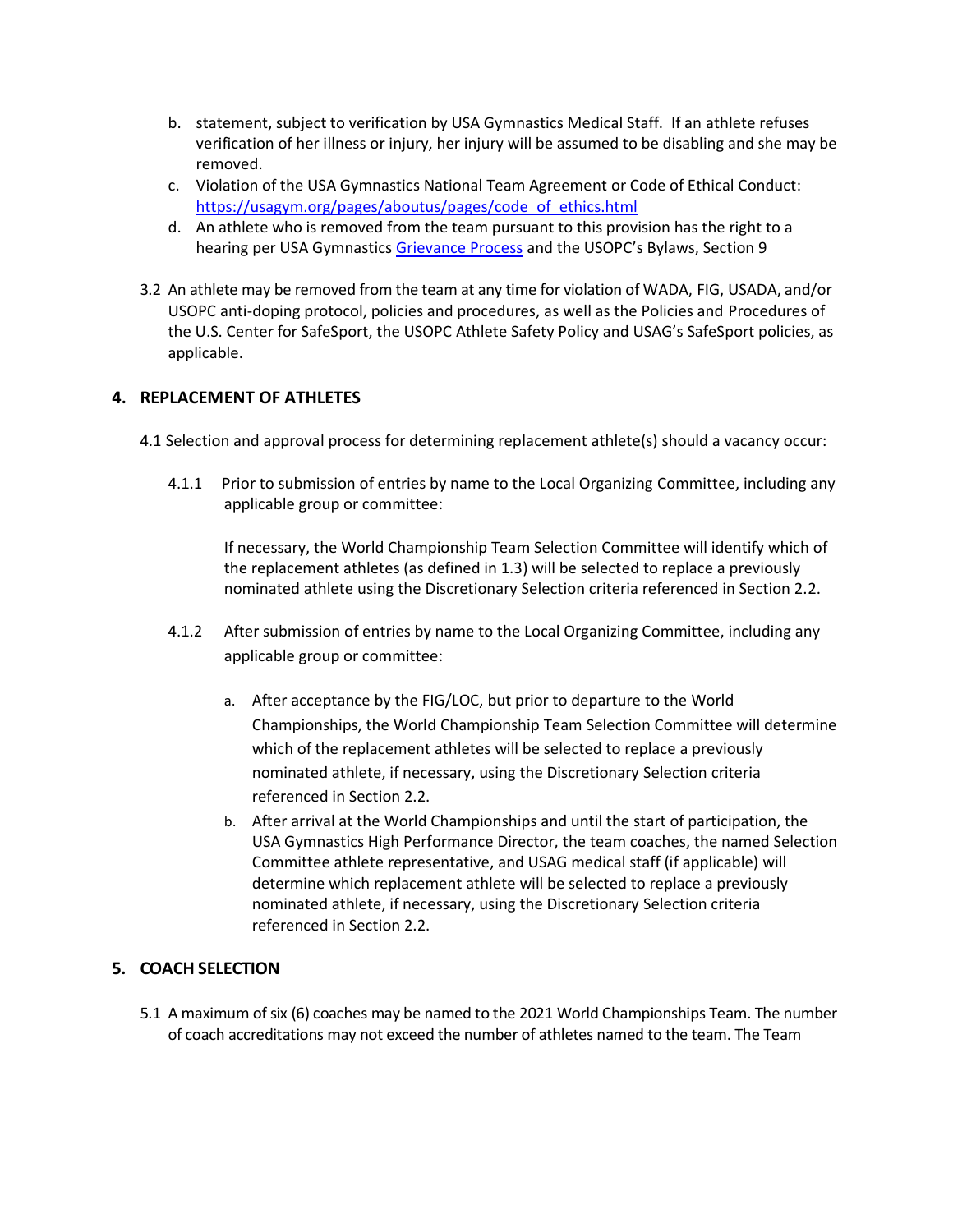coaches will be selected from among the personal coaches of the team members and will be limited to one (1) coach per athlete.

- a. Removal of Coach
	- Voluntary withdrawal. Coach must submit a written letter to the Chief Programs Officer of USA Gymnastics.
	- Violation of the USA Gymnastics Code of Ethical Conduct or Men's National Team Program Manual, which can be found online at: [http://usagym.org/pages/men/pages/selection\\_procedures.html.](http://usagym.org/pages/men/pages/selection_procedures.html)
	- Any ineligibility to hold a USAG leadership role per the USA Gymnastics Leadership Eligibility and Service Policy, which can be found at: <https://usagym.org/pages/aboutus/pages/governance.html>
	- Any decision to remove a coach may be reviewed through USA Gymnastics Grievance [Process.](https://usagym.org/pages/aboutus/pages/governance.html)

## **6. SUPPORTING DOCUMENTS**

USA Gymnastics will retain the approved Selection Procedures and all supporting documents, including scouting or evaluation forms, etc., and data from the selection process for six months past the date of the conclusion of the 2021 World Championships.

A World Championship Athlete Selection Committee Report, outlining the work and decisions of the Selection Committee, will be made available for distribution to all athletes and coaches who participated in the selection event. The report will be made public on the USA Gymnastics website. USA Gymnastics retains the sole discretion to determine the contents and timing of the report.

## **7. REQUIRED DOCUMENTS**

The following documents are required to be reviewed and signed (if applicable) by an athlete as a condition of nomination to 2021 World Championships Team:

- USA Gymnastics Code of Ethical Conduct [\(https://usagym.org/pages/aboutus/pages/code\\_of\\_ethics.html\)](https://usagym.org/pages/aboutus/pages/code_of_ethics.html)
- National Team Agreement

## **8. PUBLICITY/DISTRIBUTION OF PROCEDURES**

The USA Gymnastics approved Selection Procedures (complete and unaltered) will be posted/published by the USA Gymnastics in the following locations:

- A. USA Gymnastics Web site: www.usagym.org These procedures will be posted as soon as possible, but not more than five (5) business days following the approval by the USA Gymnastics Board of Directors.
- B. Directly distributed to the age eligible National Team Members.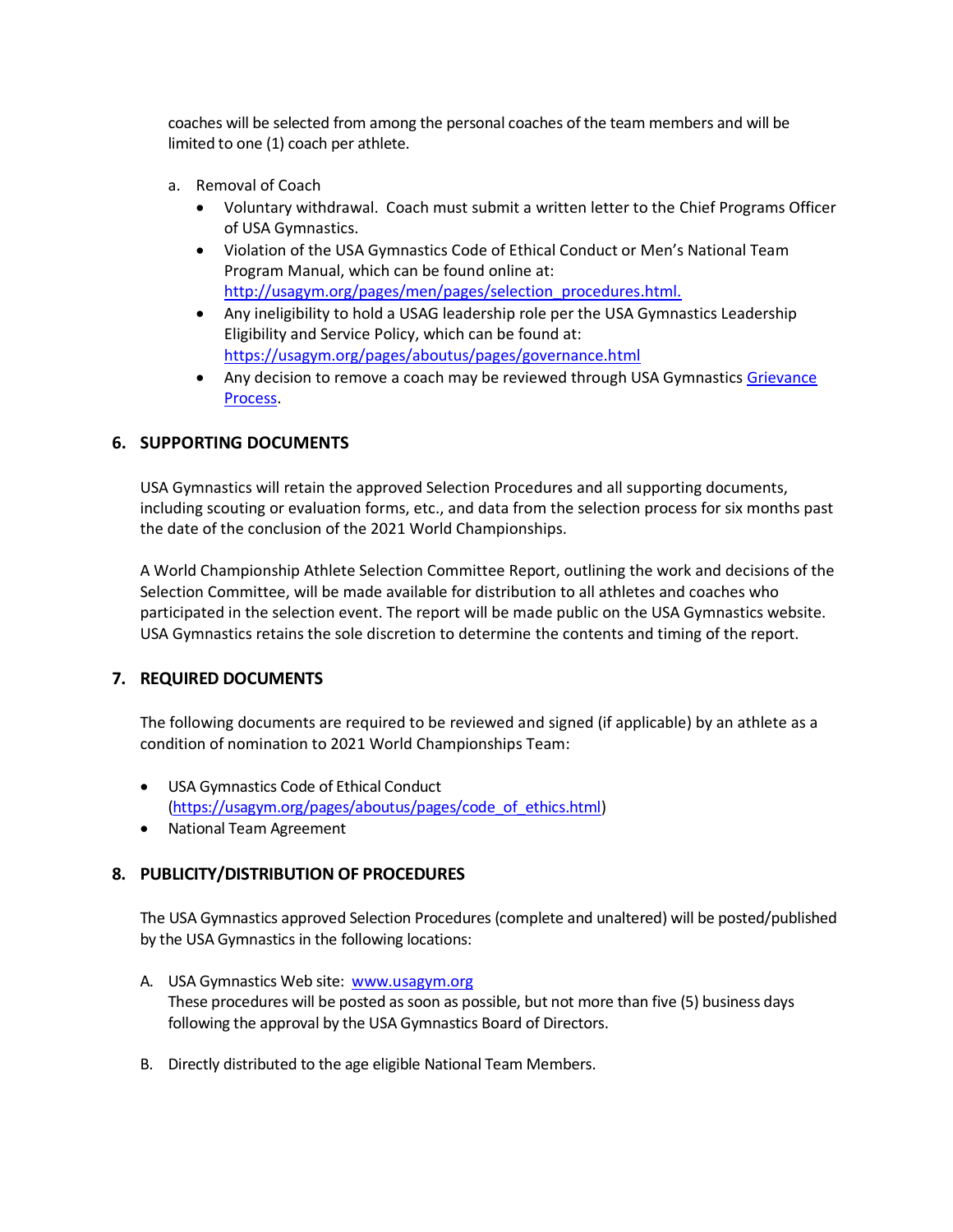#### **9. DATE OF NOMINATION**

The athletes who are nominated to the 2021 World Championships Team will be announced no more than five (5) business days following the conclusion of the 2021 World Championship Team Trials.

#### **10. ANTI-DOPING REQUIREMENTS**

Athletes must adhere to all WADA, FIG, USADA and USOPC anti-doping protocols, policies and procedures, as applicable. This includes participation in Out-of-Competition Testing as required by the IOC, WADA, FIG, USADA and USOPC Rules, as applicable.

#### **11. DEVELOPMENT OF SELECTION PROCEDURES**

The following committee/group (include names and titles) was responsible for creating these Selection Procedures. These procedures were drafted by members of the Men's Program Committee without a conflict of interest:

#### **Men's Program Committee**

| <b>Name</b>          | Title                                                   |
|----------------------|---------------------------------------------------------|
| Mike Serra           | Chairman & Junior Representative                        |
| Sergei Pakanich      | Junior Representative                                   |
| Paul Ruggeri         | Athlete Representative                                  |
| <b>Kip Simons</b>    | Athlete Representative                                  |
| <b>Dusty Ritter</b>  | Men's Development Program Coordinator, voice -          |
|                      | no vote                                                 |
| Raj Bhavsar          | Men's Development Program Assistant, voice – no<br>vote |
| <b>Brett McClure</b> | Men's High-Performance Director, voice – no vote        |
| Jason Woodnick       | Men's Program Vice President, voice - no vote           |
| David Klein          | MDPC Chairman, voice - no vote                          |
| Mike Juszczyk        | NGJA Representative, voice - no vote                    |

# **12. USA GYMNASTICS BYLAWS AND GRIEVANCE PROCEDURES**

The USA Gymnastics Bylaws and Grievance Procedures can be found at: [www.usagym.org](http://www.usagym.org/)

## **13. INTERNATIONAL DISCLAIMER**

These procedures are based on IOC and/or FIG rules and regulations as presently known and understood. Any change in the selection procedures caused by a change in IOC and/or FIG rules and regulations will be distributed to the affected athletes immediately. The selection criteria are based on the latest information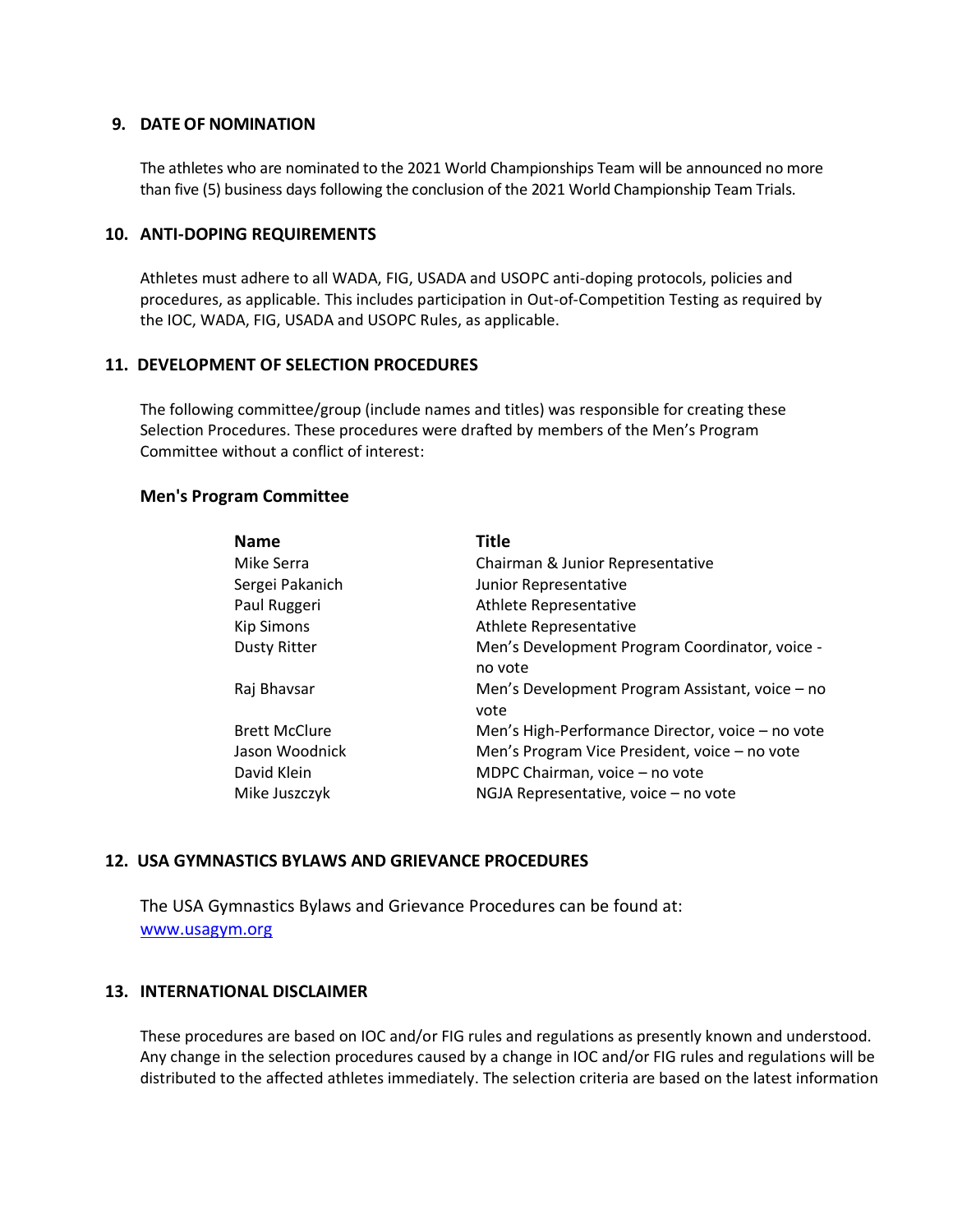available to USA Gymnastics. However, the selections are always subject to unforeseen, intervening circumstances, and realistically may not have accounted for every possible contingency.

If any force of nature, or force majeure, should cause the alteration or cancellation of any of the selection events listed in this document, these selection procedures will be revised, pursuant to their resubmission to the president of USA Gymnastics.

# **14. SIGNATURES**

**I certify that I have read and approved the Athlete Selection Procedures for the 2021 World Championships Team.**

| <b>Position</b>                        | <b>Print Name</b> | <b>Signature</b>                                         | Date        |
|----------------------------------------|-------------------|----------------------------------------------------------|-------------|
| <b>USA Gymnastics</b><br>President/CEO | Li Li Leung       | 225                                                      | Jun 1, 2021 |
| <b>Chief Programs</b><br>Officer       | Stefanie Korepin  | Stefanie Korepn                                          | Jun 1, 2021 |
| Vice President of<br>Men's Program     | Jason Woodnick    | Jason Woodnick<br>Jason Woodnick (Jun 1, 2021 14:01 ADT) | Jun 1, 2021 |
| Athlete<br>Representative              | Paul Ruggeri      | Paul Ruggeri (Jun 1, 2021 13:00 EDT)                     | Jun 1, 2021 |

**Each athlete and coach participating in the process for selecting the 2021 World Championships Team as outlined in these selection procedures has carefully reviewed, understands and agrees to the terms of the selection procedures. That understanding and agreement is reflected by the signature of the athlete and coach below.** 

Athlete Date Date Date Date

Parent (if athlete is under 18 years of age) Date

Coach and the contract of the contract of the contract of the contract of the contract of the Date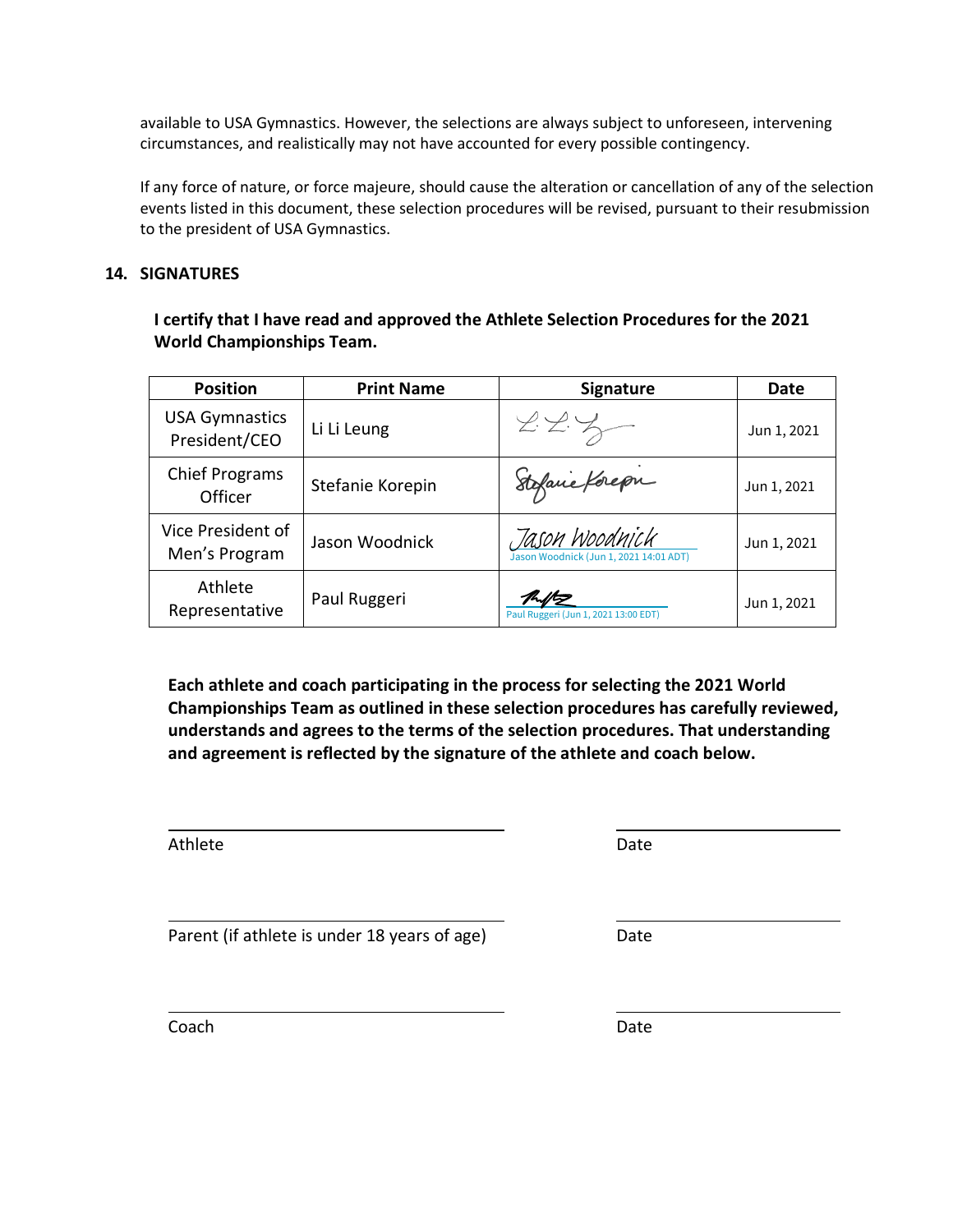# 2021 World Championships MAG Selection Procedures final v2 - for signatures

Final Audit Report 2021-06-01

| Created:        | 2021-05-31                                   |
|-----------------|----------------------------------------------|
| By:             | Mary McDaniel (mmcdaniel@usagym.org)         |
| Status:         | Signed                                       |
| Transaction ID: | CBJCHBCAABAAdHgJs-wxjbiSWiPF0wddqhzocQKCCvuu |
|                 |                                              |

# "2021 World Championships MAG Selection Procedures final v2 - for signatures" History

- **D** Document created by Mary McDaniel (mmcdaniel@usagym.org) 2021-05-31 - 6:39:25 PM GMT- IP address: 201.48.38.11
- Document emailed to Paul Ruggeri (paulruggeriiii@gmail.com) for signature 2021-05-31 - 6:41:06 PM GMT
- **Email viewed by Paul Ruggeri (paulruggeriiii@gmail.com)** 2021-05-31 - 9:31:35 PM GMT- IP address: 66.102.8.98
- $\mathscr{D}_{\mathbf{G}}$  Document e-signed by Paul Ruggeri (paulruggeriiii@gmail.com) Signature Date: 2021-06-01 - 5:00:52 PM GMT - Time Source: server- IP address: 107.77.225.17
- $\mathbb{E}$  Document emailed to Jason Woodnick (jwoodnick@usagym.org) for signature 2021-06-01 - 5:00:53 PM GMT
- **Email viewed by Jason Woodnick (jwoodnick@usagym.org)** 2021-06-01 - 5:01:19 PM GMT- IP address: 201.48.38.11
- $\mathscr{D}_{\mathbf{G}}$  Document e-signed by Jason Woodnick (jwoodnick@usagym.org) Signature Date: 2021-06-01 - 5:01:47 PM GMT - Time Source: server- IP address: 201.48.38.11
- **E** Document emailed to Stefanie Korepin (skorepin@usagym.org) for signature 2021-06-01 - 5:01:48 PM GMT
- Email viewed by Stefanie Korepin (skorepin@usagym.org) 2021-06-01 - 9:58:15 PM GMT- IP address: 63.98.137.212
- $\mathscr{O}_\bullet$  Document e-signed by Stefanie Korepin (skorepin@usagym.org) Signature Date: 2021-06-01 - 9:58:47 PM GMT - Time Source: server- IP address: 63.98.137.212